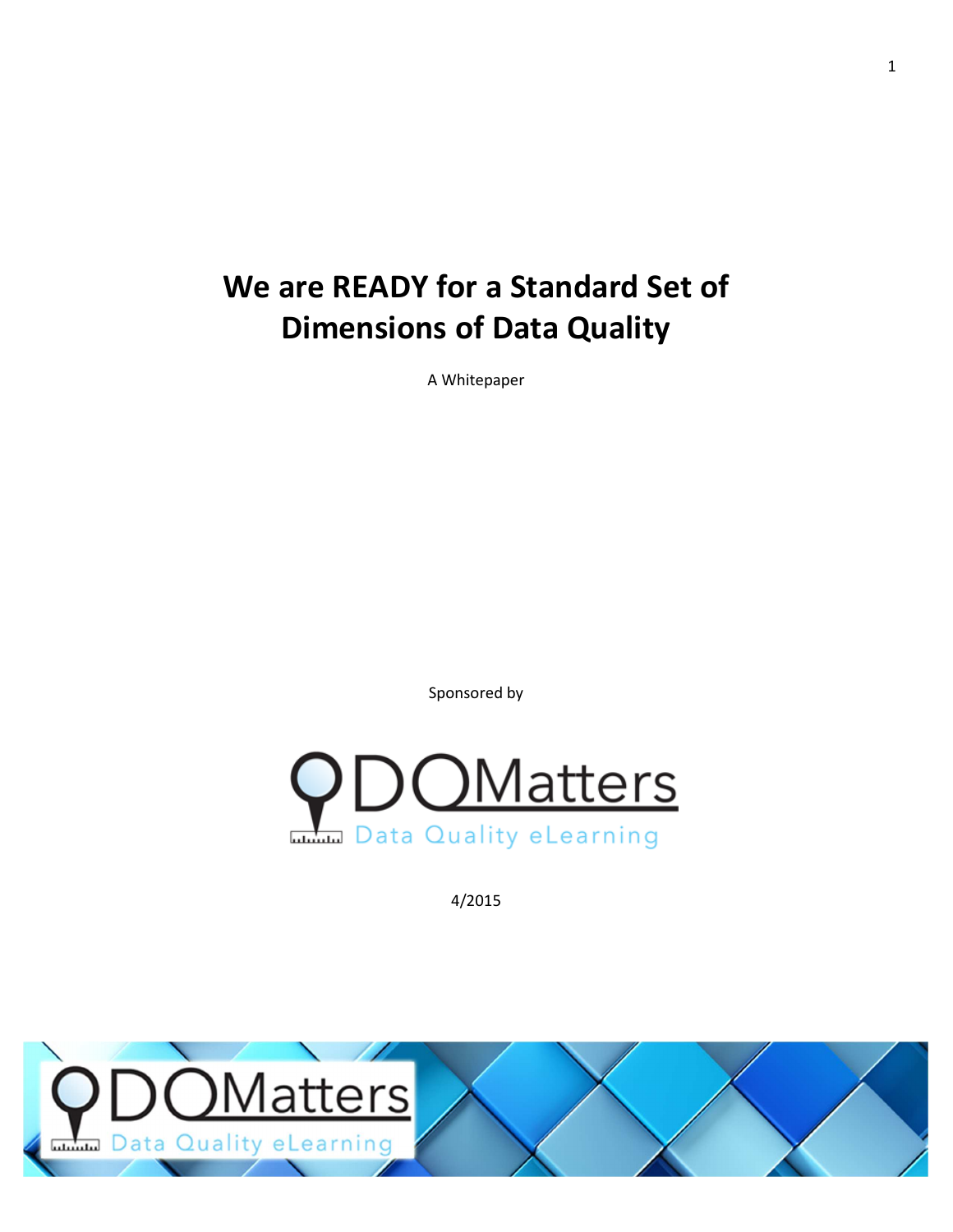# Executive Summary

### Purpose

A number of academics, consultants, authors and organizations have identified the "Dimensions of Data Quality", as a mechanism to measure data quality. The problem is that there isn't a single cross-industry agreed upon standard definition of the dimensions. All accountants know what belongs on a Balance Sheet, and similarly data professionals should agree upon a core set of data characteristics that communicate fitness for use. The purpose of this survey was to measure how frequently different dimensions of data quality are used and whether data management practitioners would adopt a standard if one existed.

This was a web-based survey distributed via LinkedIn, Twitter, Email, and a paper-based survey version given to [Enterprise](http://dqm.mx/edwc001) Data World tutorial attendees. There were 136 complete responses to the survey.

### Summary of Findings

- 35% of respondent's organizations classify data related defects using the dimensions of DQ on an ongoing basis.
- A large proportion (87%) of the respondents are interested in using an Industry Standard at their organizations (55% are very interested and 32% are somewhat interested).
- We acknowledge that there is a level of self-selection bias within the survey, however these numbers still represent a



strong market need for a cross-industry agreed upon standard set of dimensions.

- 23% of organizations have one formally defined and governed set of dimensions used for categorizing DQ issues.
- The top 6 dimensions cited were: **Accuracy, Completeness, Consistency, Validity, Timeliness, Integrity**

### Next Steps

Based on the higher than expected use of the dimensions of data quality, and survey-validated desire to have a crossindustry standard set of dimensions of data quality, a consortium of organizations is forming a website to propose a possible *Conformed Dimensions of Data Quality* standard. Please take the time to explore that site and our sponsor's site. Volunteer opportunities and organizational sponsorship is encouraged via the website.

#### **Proposed Standard:**

Conformed Dimensions of Data **Quality** [http://dimensionsofdataquality.com](http://dqm.mx/wdod001)



**Sponsor Website:** Data Quality Matters [http://DQMatters.com](http://dqm.mx/whp001)



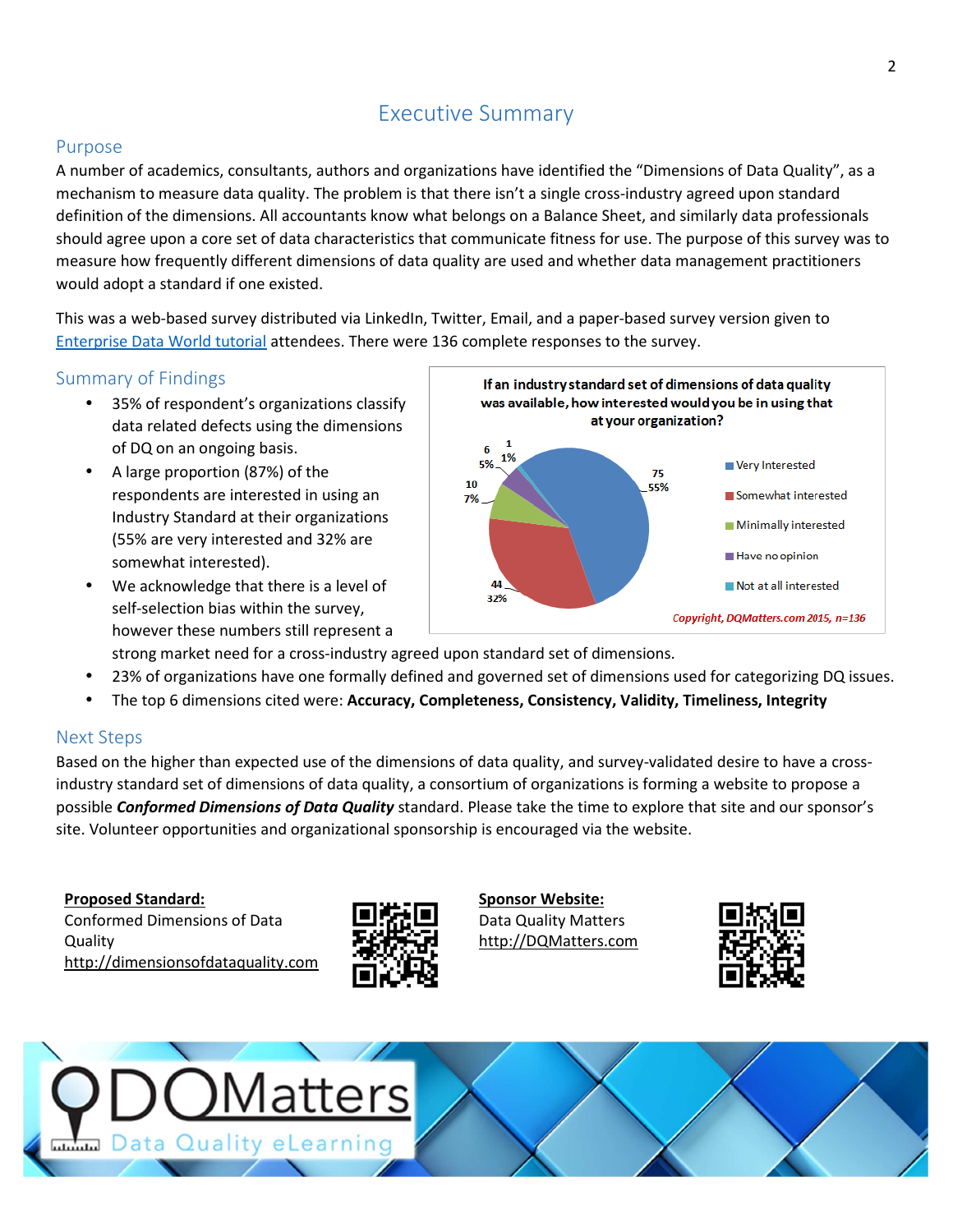## Introduction

The dimensions of data quality have been around for a long time<sup>i</sup> and many areas of the information and data quality domain have matured, but unlike other professions where we see standards formed over time, we haven't seen a standard evolve for the dimensions of data quality. For the reasons outline in this white paper, it is time to form a standard. The purpose of this survey was to measure how frequently different dimensions of data quality are used **and whether data management practitioners would adopt a standard if one existed.**

### Value of Using the Dimensions of Data Quality in General

- Act as quick reference, checklist, and guide to quality standards
- Can be used as framework to structure DQ efforts across a business unit, or even a company Enable people to communicate current and desired state of data
- Reuse of existing categories and definitions enables faster implementation times
- Understand what your organization will (and will not) gain by assessing each dimension<sup>ii</sup>
- Match dimensions against a business need and prioritize which assessments to complete first

### Need for a Conformed Standard with Agreed Upon Concepts and Definitions

In a series of articles, addressing the lack of agreement on the Dimensions of Data Quality in Information-[Management.com](http://www.information-management.com/news/dimensions-of-data-quality-under-the-microscope-10024529-1.html) in 2013, Dan Myers proposed a conceptual list of dimensions that agrees with most authors' definitions. Based on that work and discussion with data management industry leaders, we identified the following areas of misunderstanding and disagreement. Generally speaking the survey results affirmed this observation.

| <b>Conformed Data</b><br><b>Quality Dimension</b> | <b>Examples of Use of Non-</b><br><b>Conformed Terminology</b> | <b>Disagreement about</b><br>name of dimension |
|---------------------------------------------------|----------------------------------------------------------------|------------------------------------------------|
| Accuracy                                          |                                                                | Consistency                                    |
| Completeness                                      | Fill Rate, Coverage                                            | Usability                                      |
| Consistency                                       | Concurrence, Coherence                                         | Integrity                                      |
| Validity                                          |                                                                | Accuracy, Integrity,<br>Reasonableness         |
| <b>Timeliness</b>                                 |                                                                | Currency                                       |
| Integrity                                         | Duplication                                                    | Validity                                       |
| Accessibility                                     |                                                                | Availability                                   |
| Precision                                         |                                                                |                                                |
| Lineage                                           |                                                                |                                                |
|                                                   |                                                                | Timeliness,                                    |
| Currency                                          | Data Decay                                                     | Accessibility                                  |
| Representation                                    | Presentation                                                   |                                                |

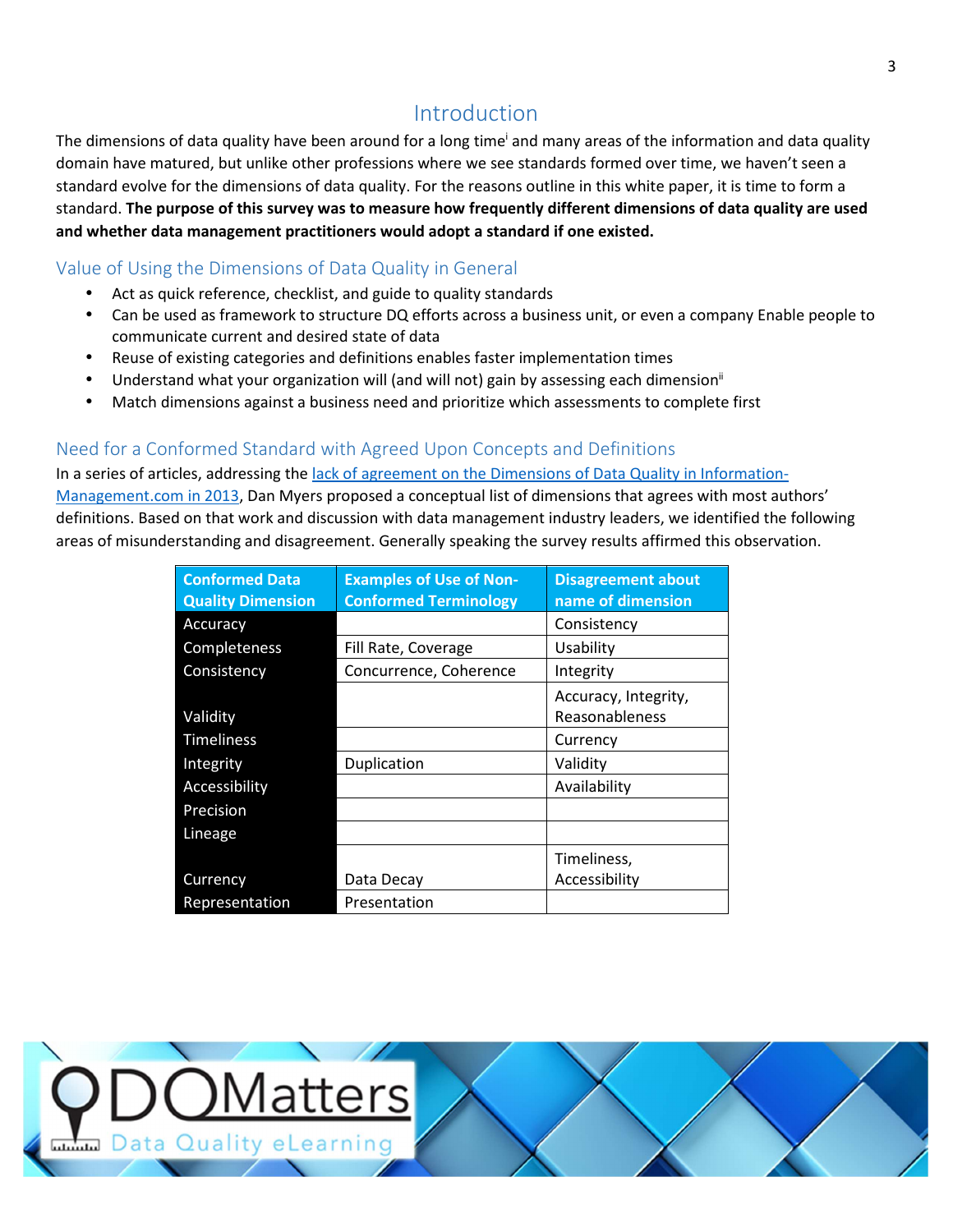### Usage of the Dimensions



Logically the dimensions of data quality offer a lot, but we wanted to gain insight into how widely (percent of all organizations) and frequently they are used. As seen below, we were surprised by the number of organizations that use some classification of data defects using the dimensions of data quality. We were also surprised that such a high proportion of the respondents said that they use them on an ongoing basis (35%).

Two of the groups of respondents who use the dimensions (*Ongoing* & *Once*) made up nearly half (47%) and, if you include those considering future use of the dimensions, the number is much larger (71%). The over-all use of the dimensions of data quality is relatively high so the other responses in the survey regarding how the dimensions are used and the respondent's opinions about the definitions of each dimension were credible.

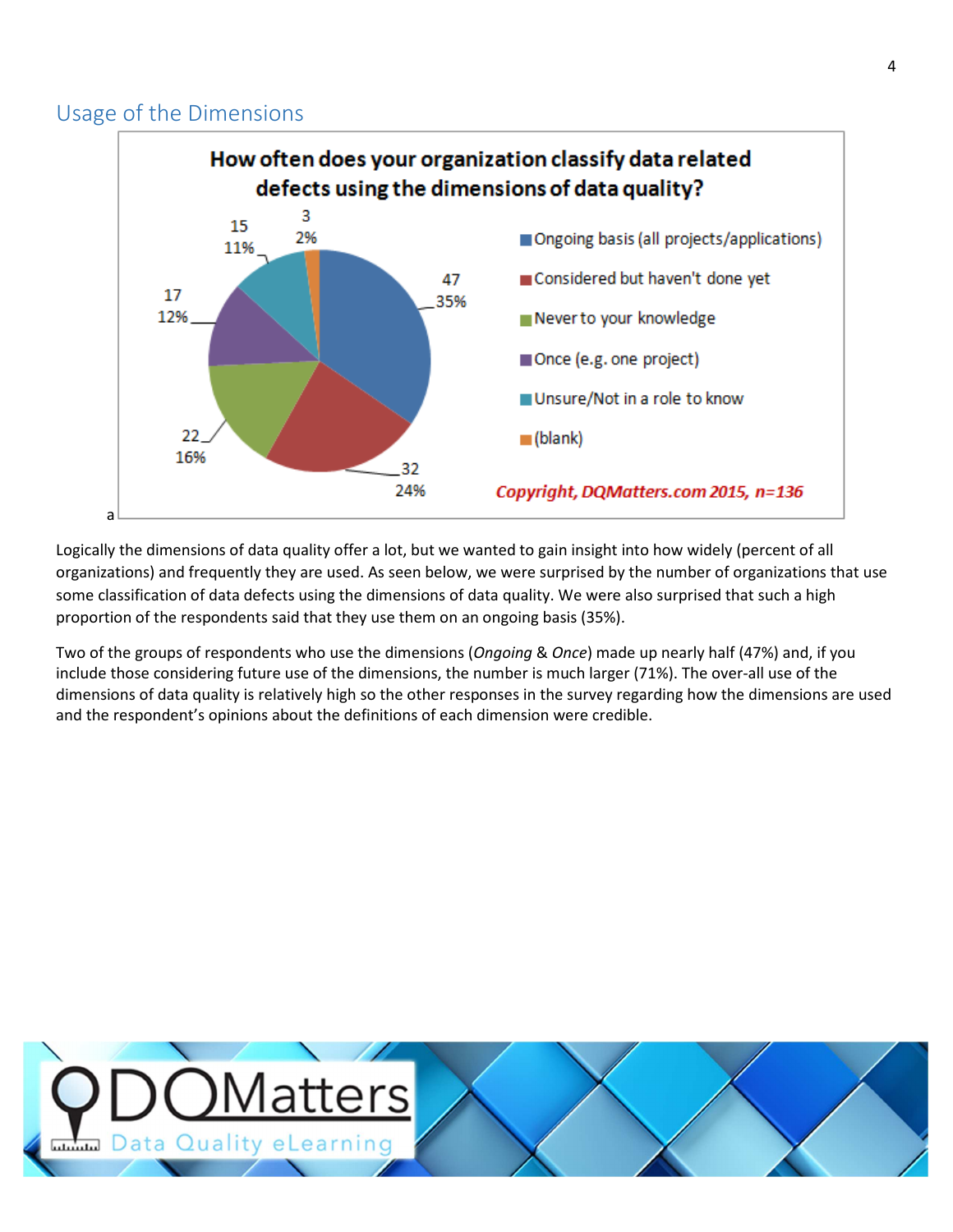### Governance of Dimensions Used



Of the 47 respondents who stated that they use the dimensions of data quality in an ongoing basis (prior question), most had a formally defined and governed set of dimensions (45%). Some had various methods (30%) or had one that wasn't well defined or governed (13%).

Within those respondents who said they do use the dimensions of data quality, the largest group, said that as we'd expect, there are various methods, without a single governed standard. We believe that these respondents who either have various ungoverned methods (27%), one but poorly defined (13%), or no standard because they can't agree on it (4%), would benefit from a single cross industry standard set of dimensions of data quality. That is 44% in total.

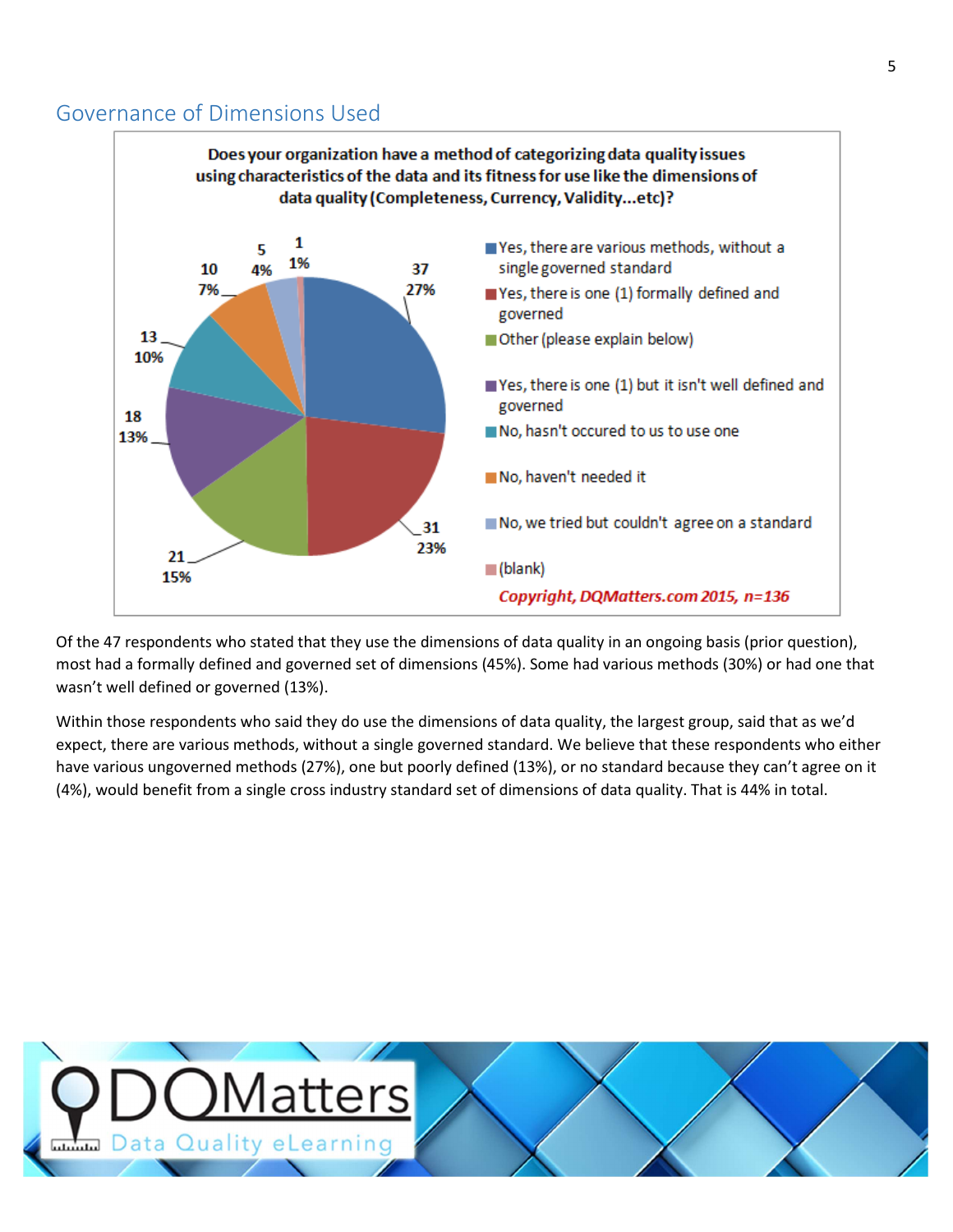### Popularity of Each Dimension



The primary question of the survey was geared to get feedback regarding how organizations **define** each of the dimensions of data quality. We did this by providing a list of dimensions with detailed descriptions and asking respondents whether they use that dimension and if so, how their definitions differs from ours. The list that we provided is a proposed set of Conformed Dimensions of Data Quality that we believe can take the place of all of the fragmented and undefined lists of dimensions used today.

Due to the complexity of unpacking and interpreting the respondent's answers about how their definitions differ from our proposed standard, we will publish articles on that topic at a later time on [dimensionsofdataquality.com.](http://dqm.mx/wdod001) As likely expected, the familiar five dimensions that are often discussed in data quality rose to the top: Accuracy, Completeness, Consistency, Validity and Timeliness.

- There is some confusion in the data management industry about whether Precision belongs within Accuracy or not, but based on the response provided in the survey we can see the significant differences in frequency of use of Accuracy and Precision, so we believe that this lends credibility to separating them.
- Similarly, we see that when given the opportunity, DQ professionals have distinctly different levels of use of the two time related dimensions, Timeliness and Currency. This also supports the decision to separate them based on differing underlying concepts.

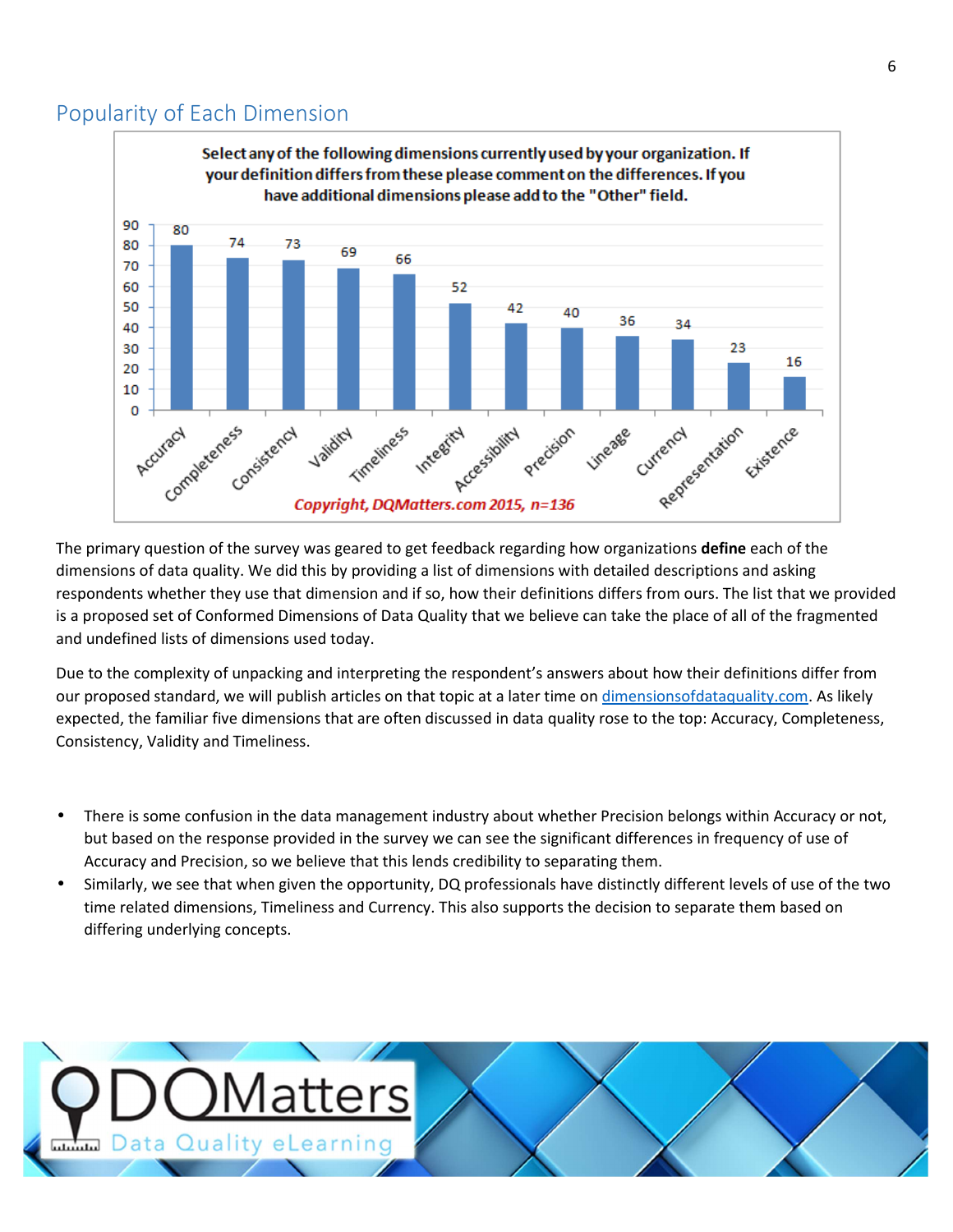### Conclusion



One of the goals of the survey was to identify the need and likely demand for a standard set of dimensions of data quality that are robustly defined and universally agreed upon. Two groups that answered positively- meaning they would be interested in using a standard- were well in the majority at 88%.

We believe that, although there is a self-selection bias (people experienced in the dimensions or who care more than average data management professionals about a standard) in the survey sample<sup>1</sup>, the results prove that there is enough interest in a standard to actively pursue it. For this reason, our sponsor, DQMatters.com is funding the creation of a new website to support the pursuit of an open and freely available standard. Check it out for yourself at: [dimensionsofdataquality.com.](http://dqm.mx/wdod001)

<sup>1</sup> Sample meaning that the all of the responses of the survey make up only a sample of the complete population of organizations eligible to have taken the survey.

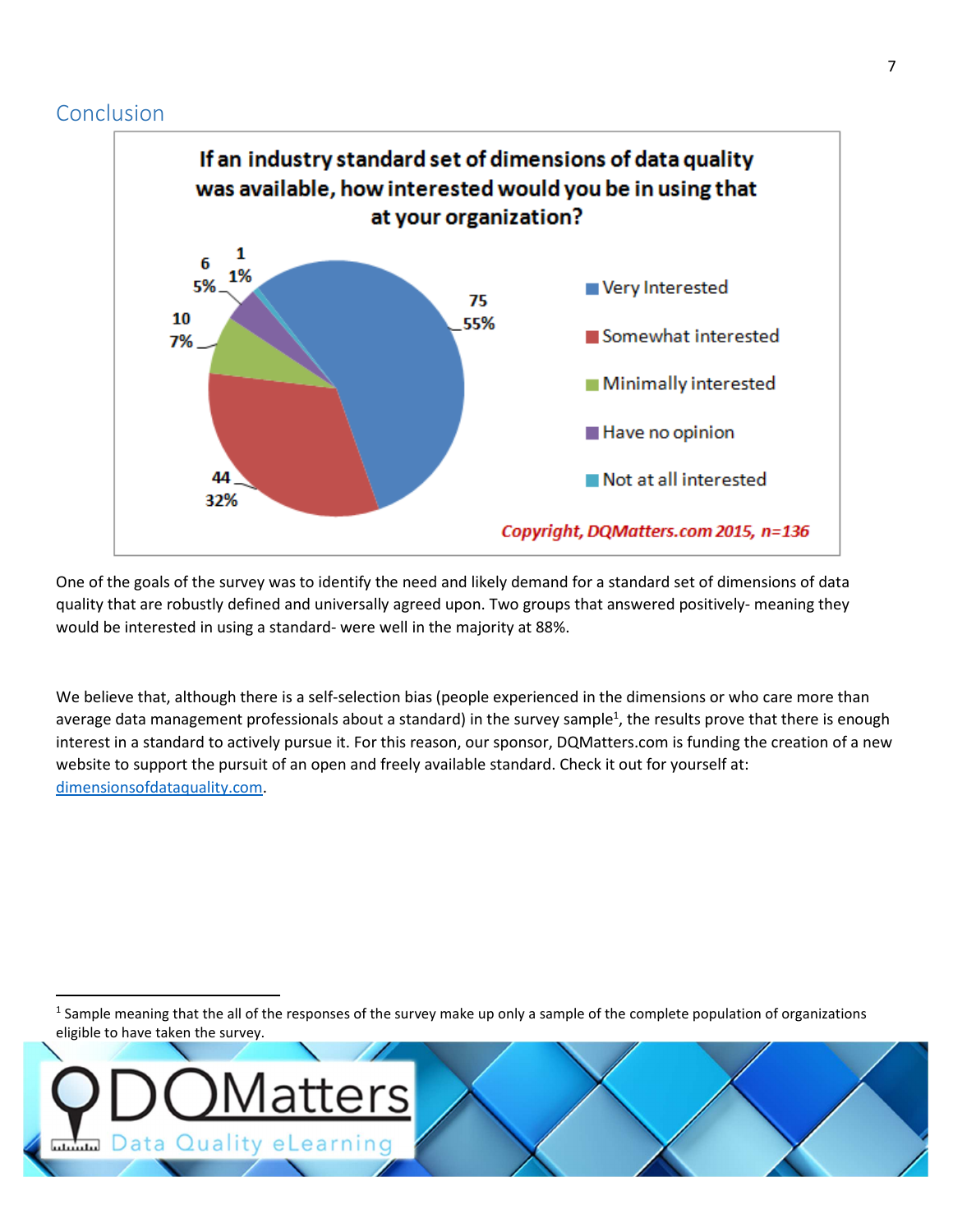# Appendix

#### General Survey Information

| <b>Count of Full Responses:</b> | 136                   |
|---------------------------------|-----------------------|
| Dates Survey was Open:          | 3/10/2015 to 4/9/2015 |

### Research Methodology & Future Opportunities

- Because there is somewhat of a self-selection bias due to the fact that the people who opted to take the survey on "categories of data quality" are orientated to the topic and may even have been the ones to implement such dimensions at their organizations. Future surveys will need to control for this through documentation of respondent's role and other factors likely to bias.
- In addition to using the dimensions to classify defects, requirements gathering can leverage the dimensions to communicate desired levels of data quality at the beginning of the data life-cycle. Future surveys will also need to assess how often organizations are using the dimensions at other points of the Software Development Life-Cycle (SDLC).

### Source of Survey Responses

The survey was advertised in a number of online locations and offered in web-based format. Additionally, attendees of Dan Myers' 3 hour tutorial on this topic at Enterprise Data World were given the opportunity to take a paper-based survey in the class. The primary Web-survey respondents were referred by announcements in: Various LinkedIn groups (49%), IAIDQ E-mail (10%), Dataversity (7%), School professor (6%), DAMA International (4%). The in-person tutorial attendee responses composed an additional 12% of the responses. (See appendix, item #2 for additional detail).

### Industries Represented by Respondents

The top five industries represented by the responses were as follows: (See appendix, item #3 for additional detail).

- 17%, Finance/Banking/Accounting
- 12%, Consultant/Business Service
- 12%, Government/Military/Public Administration
- 10%, Software Development/Application Development
- 10%, Education